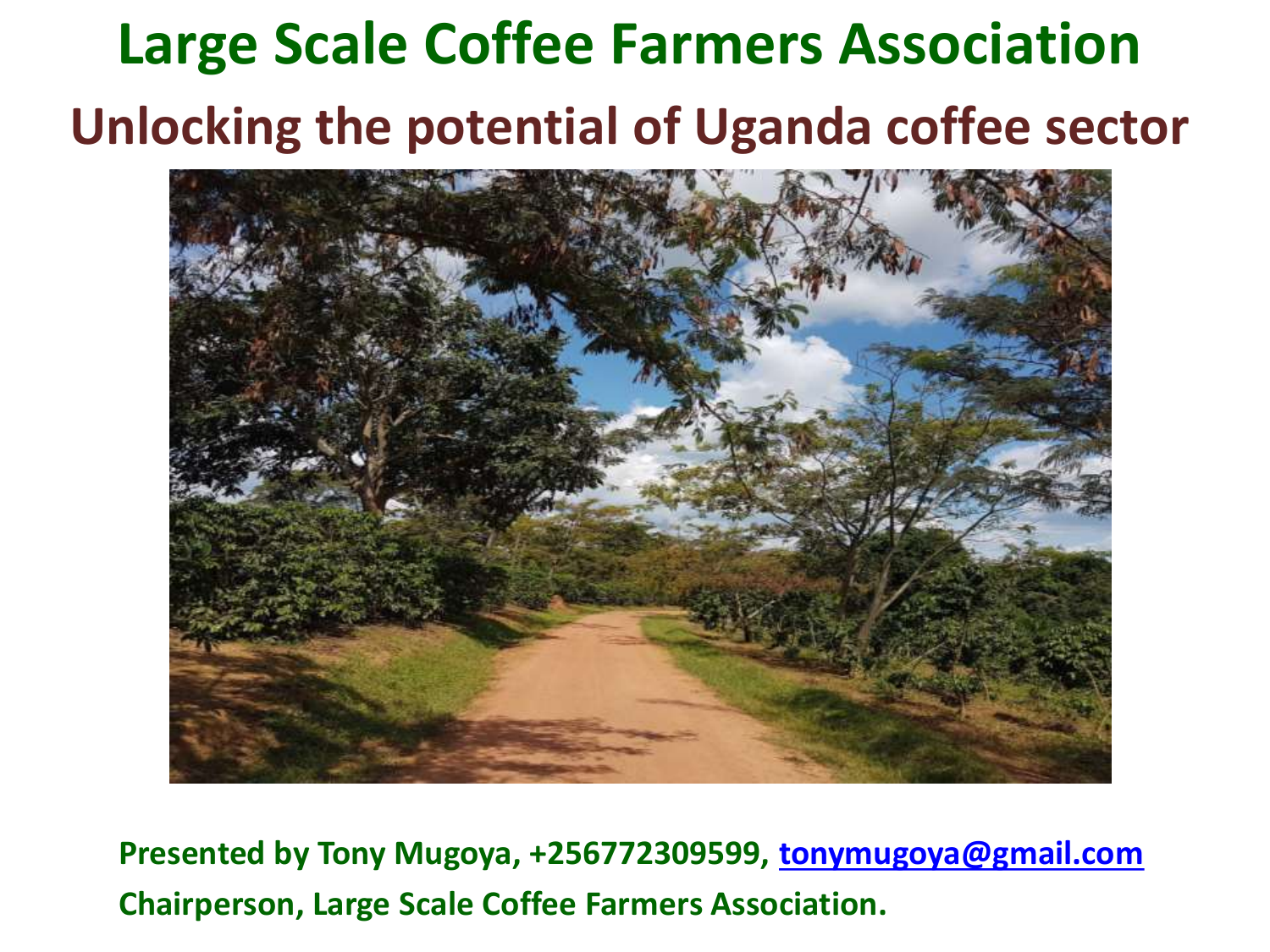## **Importance of Coffee to Uganda**

#### Share of coffee in Uganda's total exports in USD value



Source: Uganda Coffee Development Authority (UCDA); Bank of Uganda (2018); Daily Monitor (2016); The Observer (2018); FAOStat; Stakeholder interviews

- Coffee is still Uganda's leading export commodity
- Currently, its production is dominated by smallholders with low yields (**600kgs/ha of coffee beans against a yield potential of 3000kgs/ha**)
- This yield gap can be bridged by well managed large scale farms
- LSCFA was formed as a result of the economic viability study (by large farmers to promote sustainable coffee production)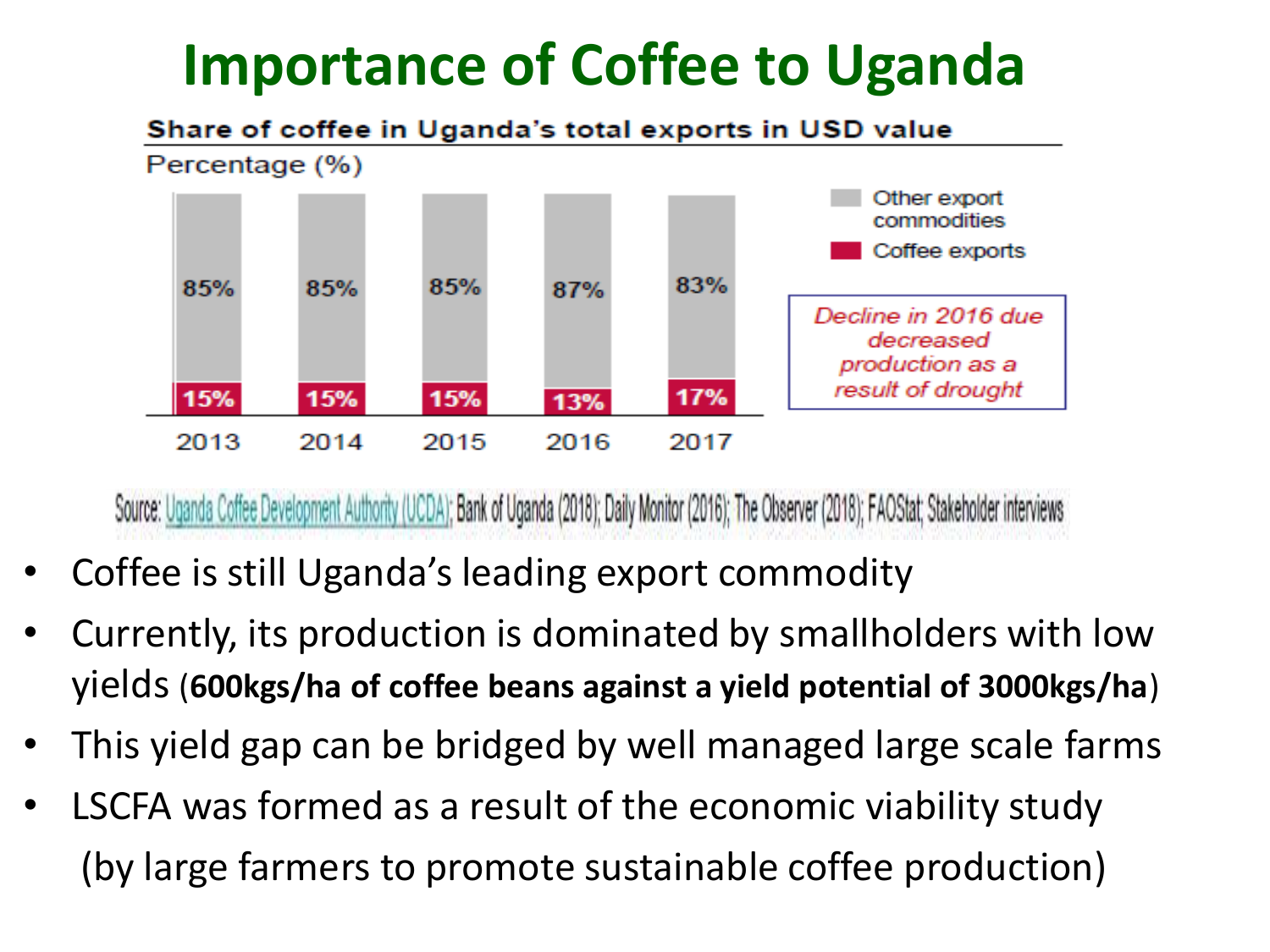#### **Steps in establishing a model coffee farm Designing the farm layout**

#### THE ESTATE

the Nice i Feletin Walan is to informate modern, green includingles into coffee turning with the purpose of susksinably increasing productivity.

Our mindian is lo crucalm a new approachable of modern lamaing hachreshegics in traditional terming models with particular interest in ciráticas.

With faces on increasing productivity per core. Nigni Estate is positioning to be a training ground for modern collon catalo management.

#### **INTERCROMICS**

Fockler production will be achieved by hydroponics hachnology. This lach ansures all wear round lookter supply for any onlines on site, with dolly planting and harvesting. The lockter growth cycle lasts poly 7 - 10 days.

ANIMAL HUSEANDET **Baro graphig will allow easy** animal management and ensure lufty monitored productivity of onlineds.

CERNICUSE TECHNOLOGY Green house fechnologies with help for nebcas morkally of socialings on well as provide optimum conditions to locificiu docuty growh of culture.

Our larger produce from the greenhoose commite stonds of 000.000 seedlings per cream.







activities un the esigle.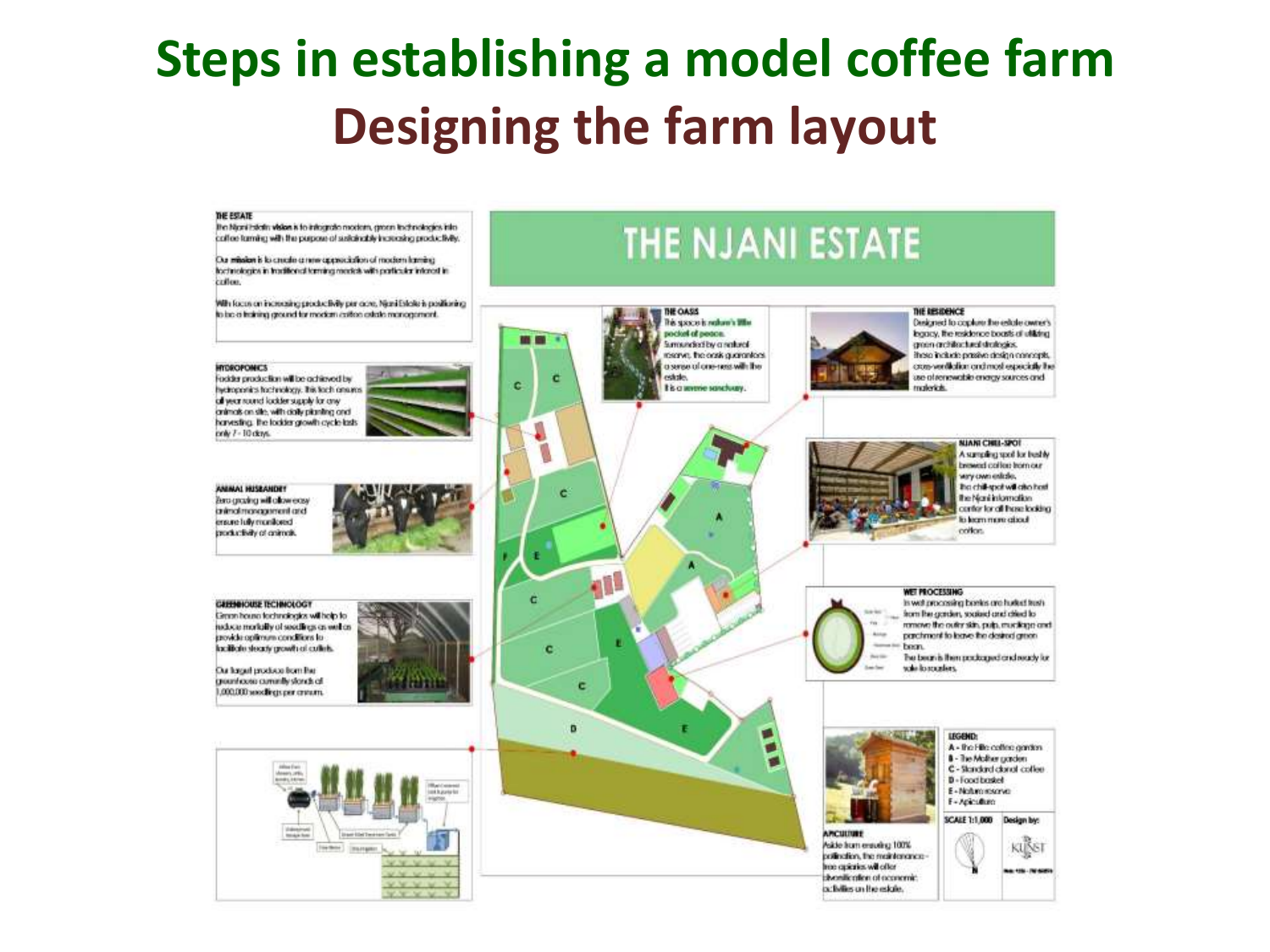# **Steps in establishing a model coffee farm Coffee estate development plan**



- Soil testing
- Land preparation
- Farm enterprise selection criteria
- Capitalization plan i.e **equity, credit, matching grants, etc.**

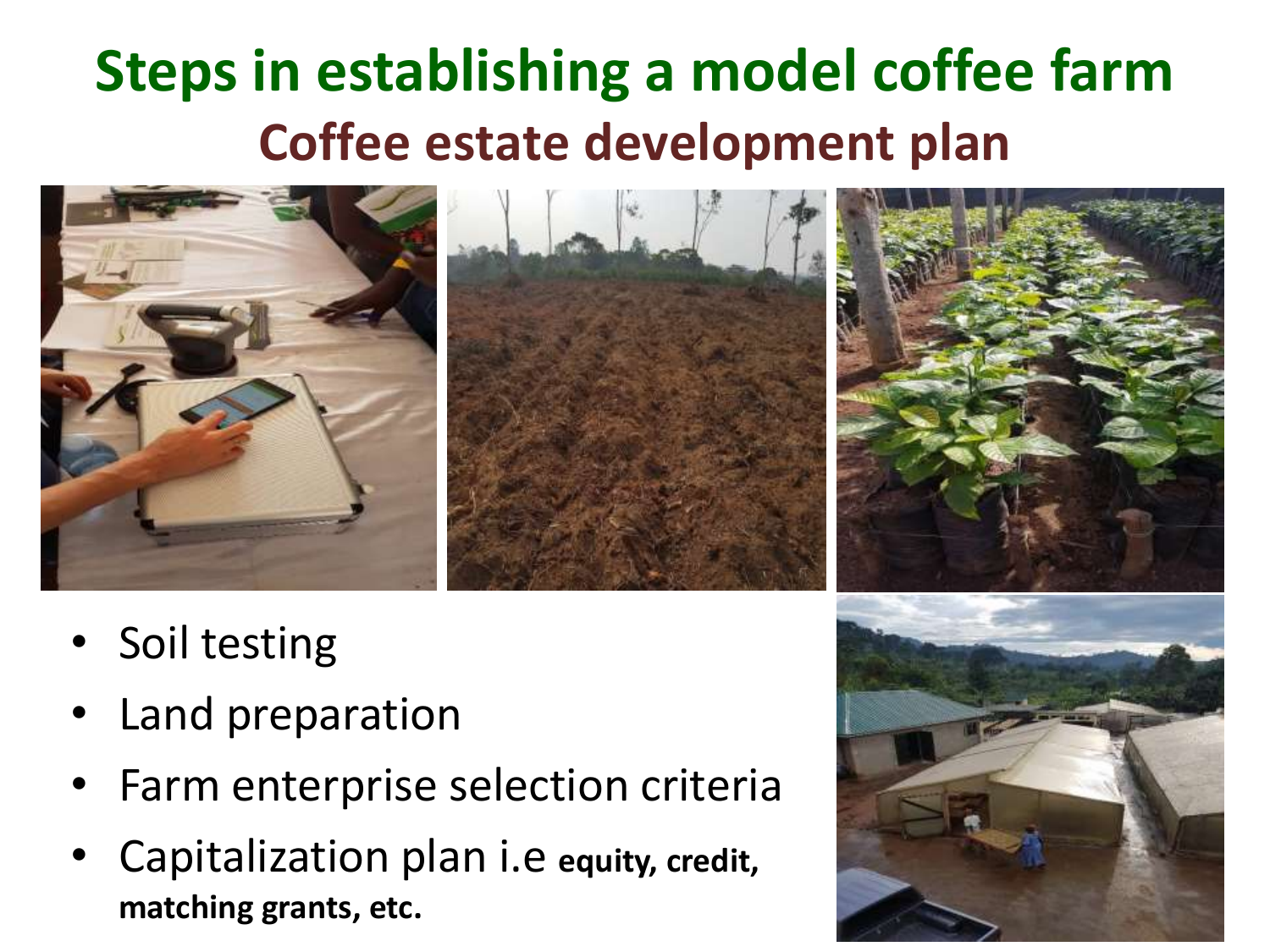# **Coffee Estate Management Managing a coffee plantation**

Using sustainable practices to achieve the yield potential through:

- **Effective farm labour management systems**
- **Applying goods agricultural practices (GAPs)**
- **Responsible use of inputs**
- **Adhering to required standards & social impact**
- **Employing management information systems (IT)**
- **Adopting new technologies and innovations**



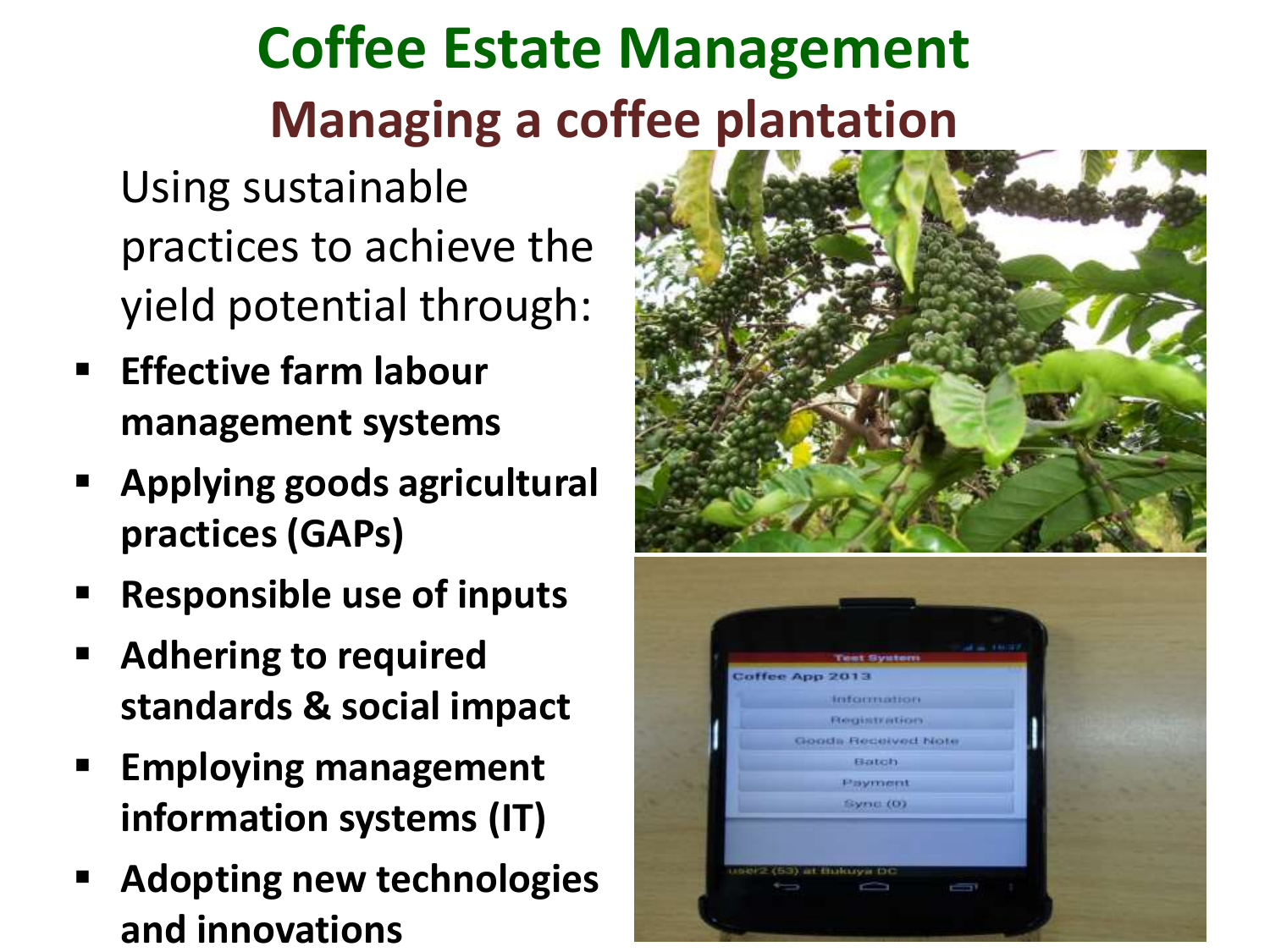## **Coffee Market Development Value Addition Initiatives**







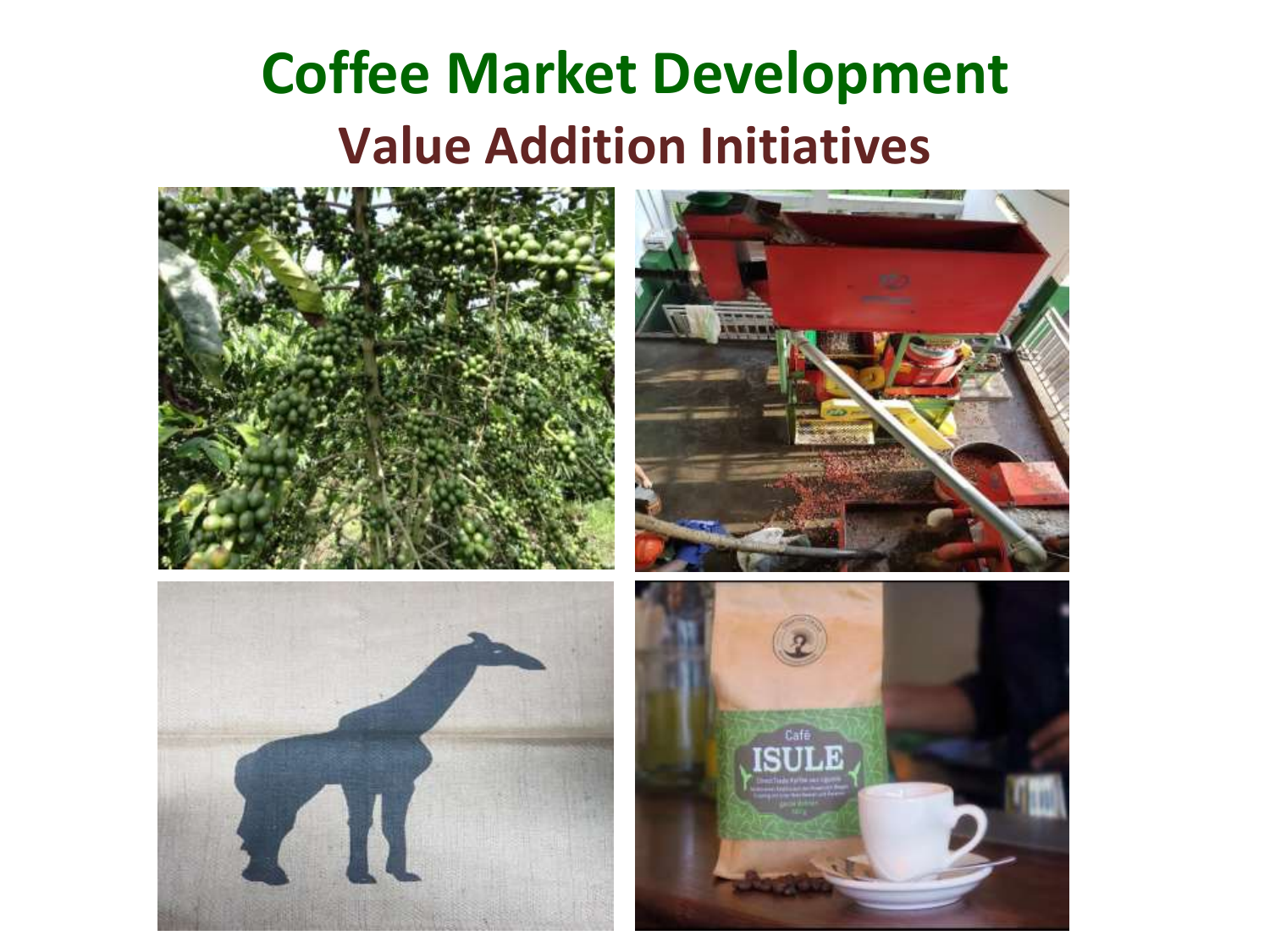## **Benchmarking with other coffee producers Comparing production systems**







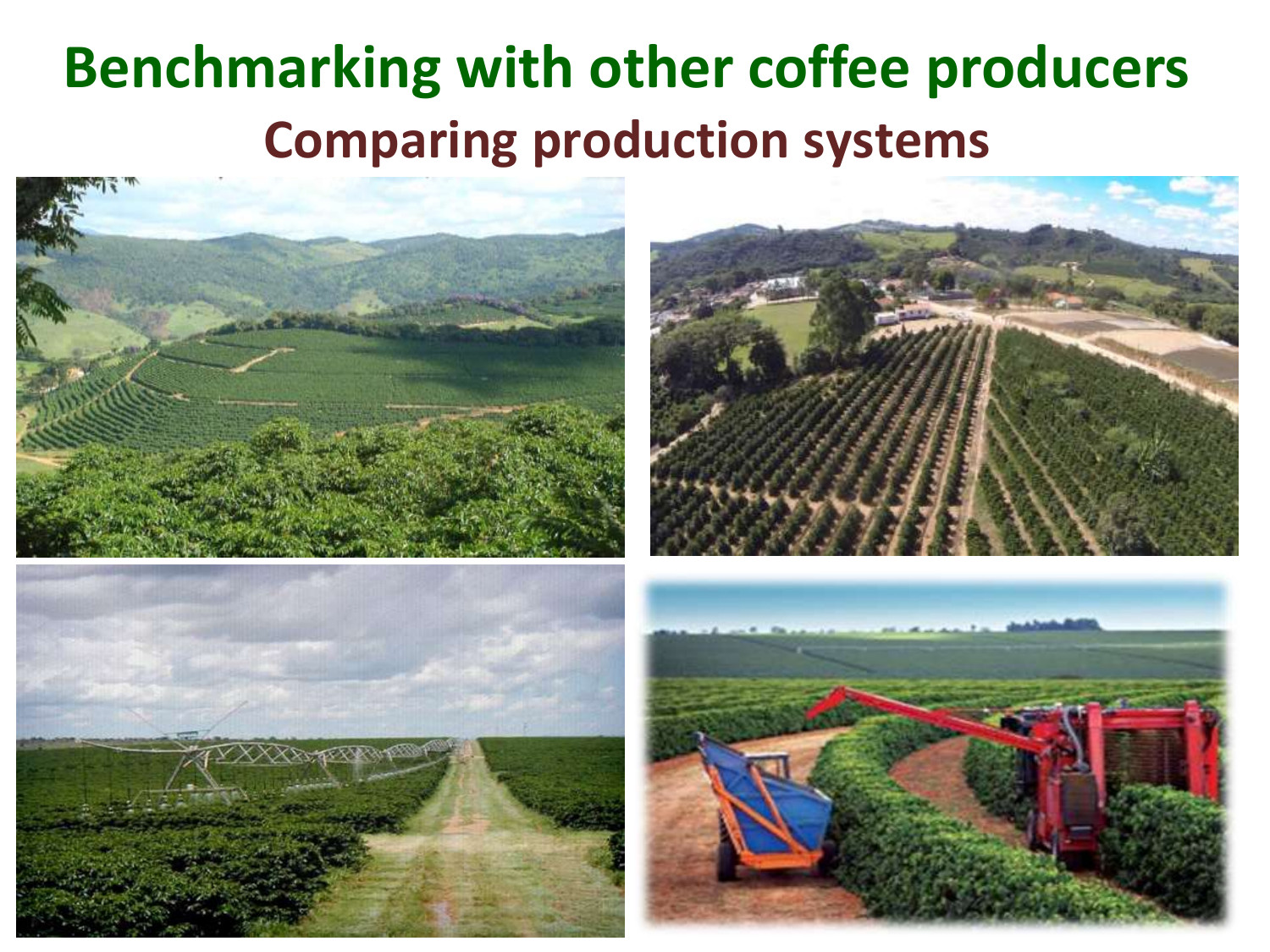# **Social impact of large scale farmers Contributing to the Coffee Roadmap targets**

- **The large coffee farm serve as "nucleus farms" supporting out growers within their communities with access to new agricultural technologies, innovations, value addition and markets.**
- **LSCFA aims to develop a circular agriculture farming model, starting in coffee integrated with other agricultural products, combining international best practices and supporting neighbouring small scale farmers by enabling:**
	- **improved farm incomes with higher yields of coffee**
	- **additional crops or farm products (e.g Cascara) to sell**
	- **increased resilience to climate change**
	- **elimination of waste and pollution**
	- **regeneration of natural ecosystems (restoration agriculture)**
	- **efficient use of renewable resources**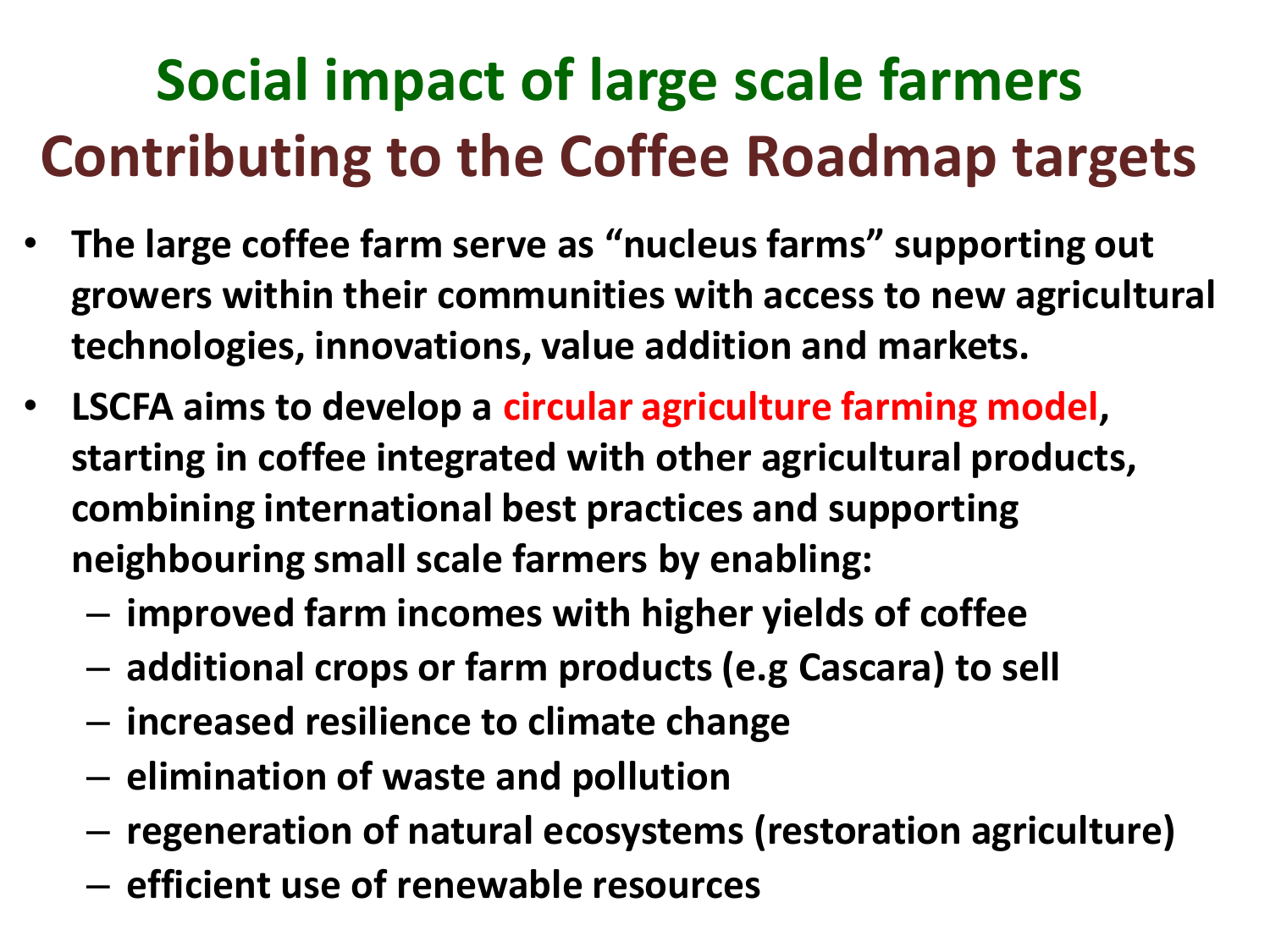## **Large Scale Coffee Farmers Association Circular Economy Model Development Consortium**

#### **Netherlands**

- **Nijhuis Industries / Semilla**
- **Cambisol**
- *CREM (circular economy consultants)*
- **AMdB Architect**
- *The Network Universities (TNU)*
- *Technical Universities / WUR - The Relief Base Foundation*
- *Brand Development Group*

#### **Uganda**

- *Uganda Coffee Farmers Alliance*
- **Makerere University**
- **Solar Now**
- *Brand Coffee Farm Uganda*
- **and others**